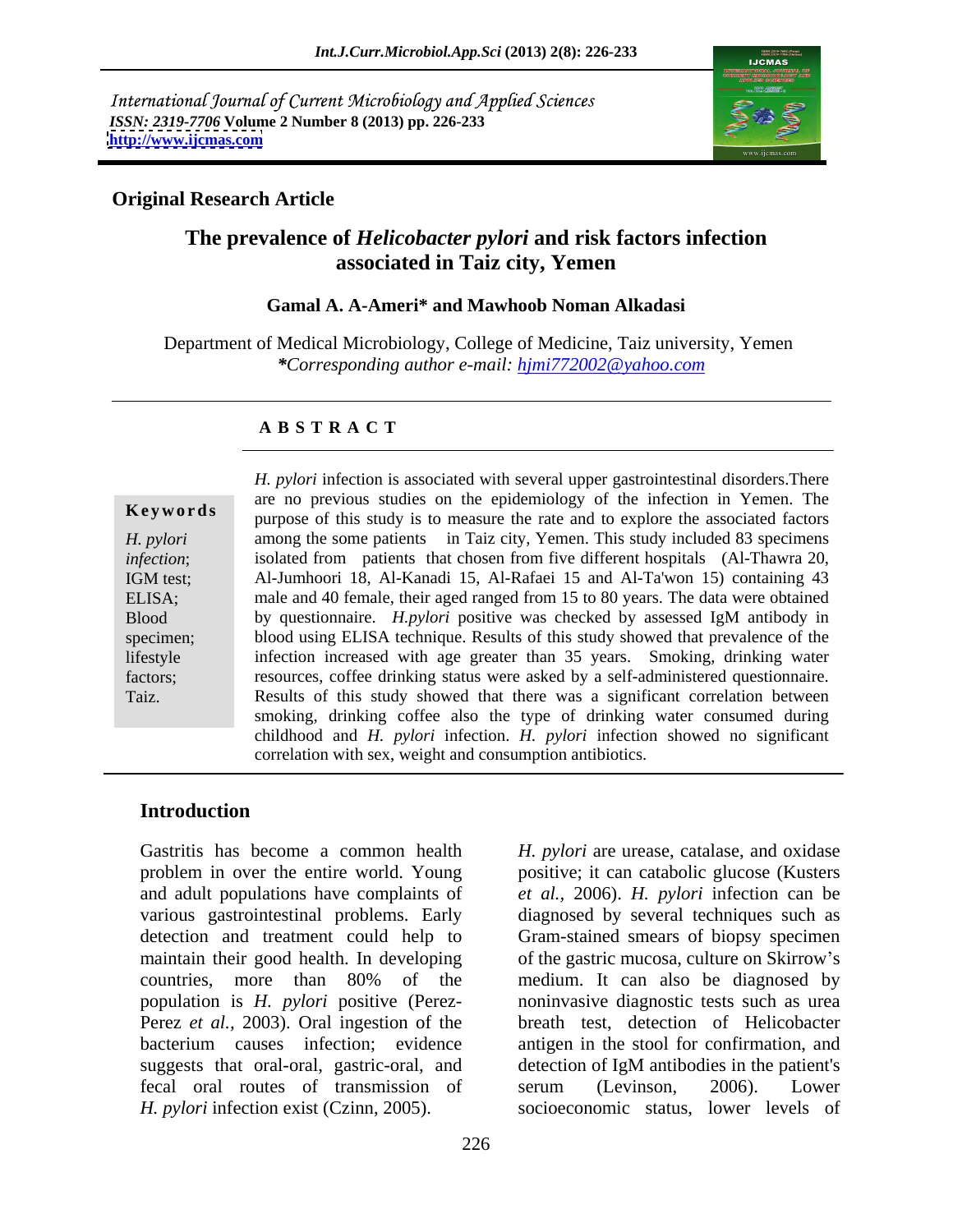education, poor hygiene and sanitation, The main objective of this study is to household crowding were associated with estimate the prevalence of *H. pylori* a higher prevalence of *H. pylori* infection (Bardhan, 1997). Lack of food hygiene associated with the infection in the Taiz and indecent sanitation are very common city of Yemen population such as which create favorable environment for ethnicity, socioeconomic status and getting infection with *H. pylori* in crowded places like market, hospitals, restaurants etc.

Although understanding the epidemiology of the infection is important to define the scope and magnitude of its impact on the public health, parallel effort should be A cross-sectional sero epidemiologic study invested in understanding the pathogenesis was carried out in Taiz city. The study of diseases associated with *H. pylori* period was January 1st, 2012 to June 31, infection. On one hand, it has been 2012. The total study population was 83 suggested that reactive oxygen species patients that chosen from five different (ROS) production with damage to cell macromolecules, including DNA, may be an important mechanism of *H. pylori* Ta'won 15) containing 43 male and 40 action (Khanzode *et al.,* 2003). On the female, their aged ranged from 15 to 80 other hand, diet has been linked with the years. The samples have been collected etiology of gastric cancer in numerous randomly from patients and the total international studies. Vitamins E and C sample was 83. The history of the patients intakes are postulated to protect against was recorded in a predesigned data development of gastric cancer (Flora, collection sheet.<br>2007).

Little is known about the factors, apart from poor living conditions during A trained physician interviewed each childhood that affect either acquisition or volunteer and completed a detailed elimination of the organism (Webb *et al.,* questionnaire. The questionnaire was 1994). Lifestyle factors operating during designed to obtain demographicdata such adulthood such as smoking and alcohol as age, sex, occupation, educational level, consumption may influence spontaneous eradication of the organism. Studies investigating the relationship between antibody evidence of *H. pylori* infection and these factors have provided inconsistent findings (Murray *et al.,* 1997; Eighty three randomly selected eligible Eurogast Study Group, 1993; Brenner *et*  patients were subjected for blood sample *al.,* 1999; Ogihara *et al.,* 2000), but collection.All patients were interviewed. serological tests may misclassify as still infected those individuals in which the organism has been eradicated.

infection and to identify risk factors ethnicity, socioeconomic status and lifestyle habits.

## **Materials and Methods**

## **Study population**

hospitals (Al-Thawra20, Al-Jumhoori 18, Al-Kanadi 15, Al-Rafaei 15 and Al collection sheet.

## **Questionnaire**

and place of birth. Socioeconomic status was also assessed.

## **Sample size**

Verbal consent was obtained fromall patients.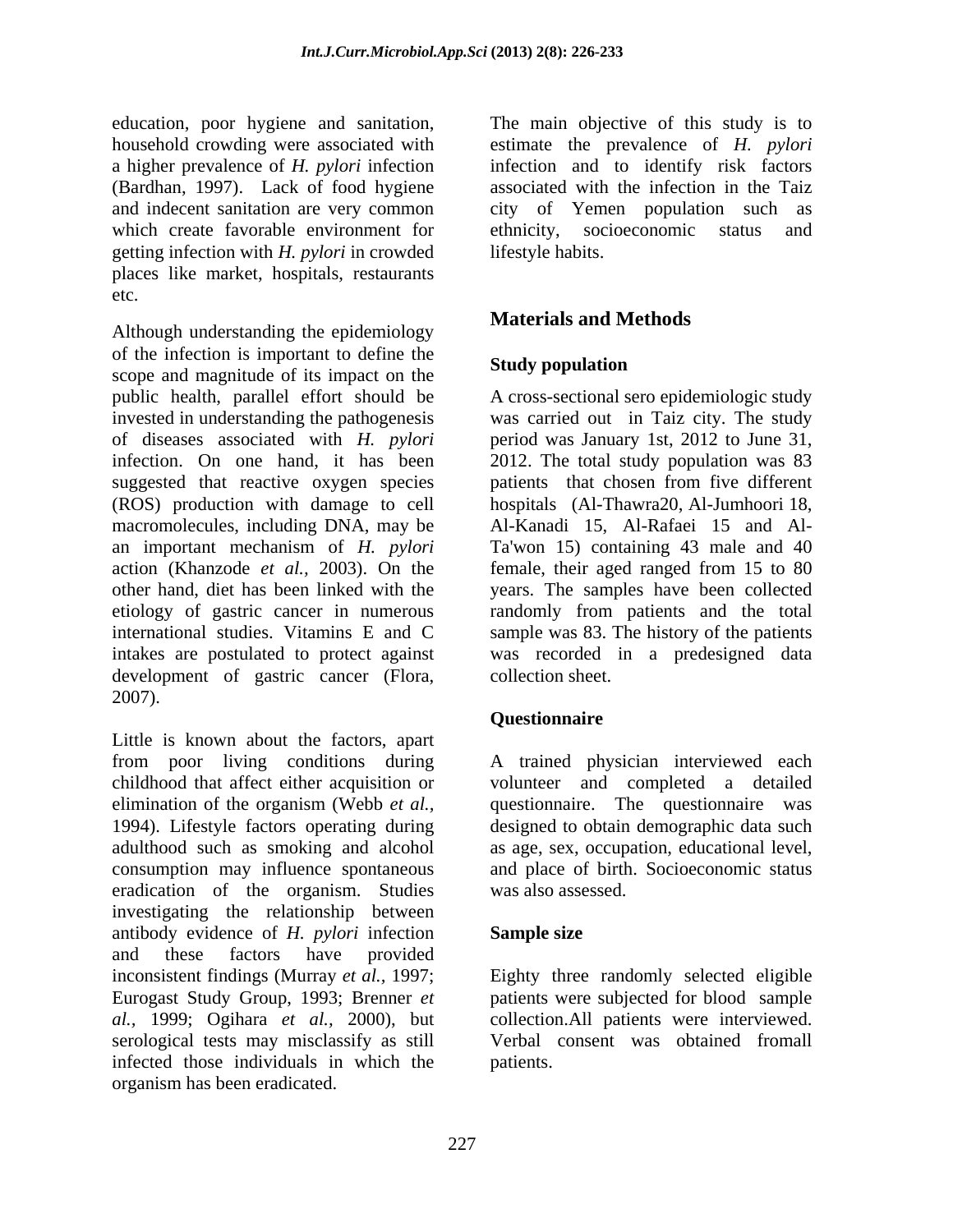About 5 ml of venous blood was collected the age group of 15-20yr (60.0%) table 2. for *H. pylori* IgM serum determination. Purified *H. pylori* antigen (DRG, wells. 1:40 dilution of patient's serum was added to the wells, and the *H. pylori* IgM specific antibody, if present, binds to the antigen. Enzyme conjugate was added, which binds to the antibody-antigen The highest positivity result was found in Reading of color absorbance and result interpretation was done according to the manufacturer recommendations. **The association of** *H. pylori* **infection** 

## **Result and Discussion**

Our study included eighty three patients (43 males and 40 females) with a mean age of  $40.0 \pm 16.8$  years (age range, 15 to 80 years) participated in the study. Among well water during childhood was 48.3% 83 patients, the *H. pylori* positive results compared with 42.9% among those who determined by Serum IgM Test 53.0% (44<br>usually consumed filtered water. However, 83) (Table1) .

| H.pylori | <b>Frequency</b> | <b>Percent</b> |
|----------|------------------|----------------|
| Negative | 39               | 47.0           |
| positive |                  | 53.0           |
| total    | 83               | 100.0          |

# **The association of** *H. pylori* **infection**

including gender, age, weight and drugs. Among the 83 patients who completed

**Sample collection and Serologic** data, the highest positive result was found **Methods** in the age group of 36-50yr (57.7%) while the highest negative result was found in

Germany) coated on the surface of micro- The highest positive result was in female complex. The enzyme conjugate catalytic weight group 40-55kg (66.7%) but the reaction is stopped at a specific time. lowest results were in weight group 71 and it constituted 52.5%, while in male it constituted 41.9%. There were no significant statistical results related to age or sex to be considered as a risk factor.<br>The highest positivity result was found in 85k (45. 1%.) table 2.

## **with previous patient history**

of 83) and negative result  $47.0\%$  (39 of the prevalence of infection among the **Table.1** True *H. pylori* Positive nonsmoking. Even the number of *H.pylori* **Frequency Percent** cigarettes seems were affect or increases Negative 39 47.0 coffee had a strong effect on the positive 44 53.0 prevalence of infection among patients total 83 100.0 **with demographic data and drug uses of**  increase the possibility of infection. It was **patient particle proposed to the prevalence** of infection The prevalence of *H. pylori* infection was cups per day was 85.8% (Table 4). As defined according to the different shown in table.5 the history of antibiotics demographic data of the patients, intake in the last month was evaluated and The quality of water had a strong effect on the prevalence of *H. pylori* infection. The prevalence of infection among patients who usually consumed municipality or well water during childhood was 48.3% compared with 42.9% among those who usually consumed filtered water. However, the prevalence of infection among the patients who usually smoking was 55.6% compare with36.9% among those who the possibility of infection. The drink of prevalence of *H. pylori* infection. The who drink coffee was 50.0% compared with 45.5% among those who not drink coffee. However the drink more than five cups per day of coffee seems are affect or among patients who drink more than five the results showed no significant results.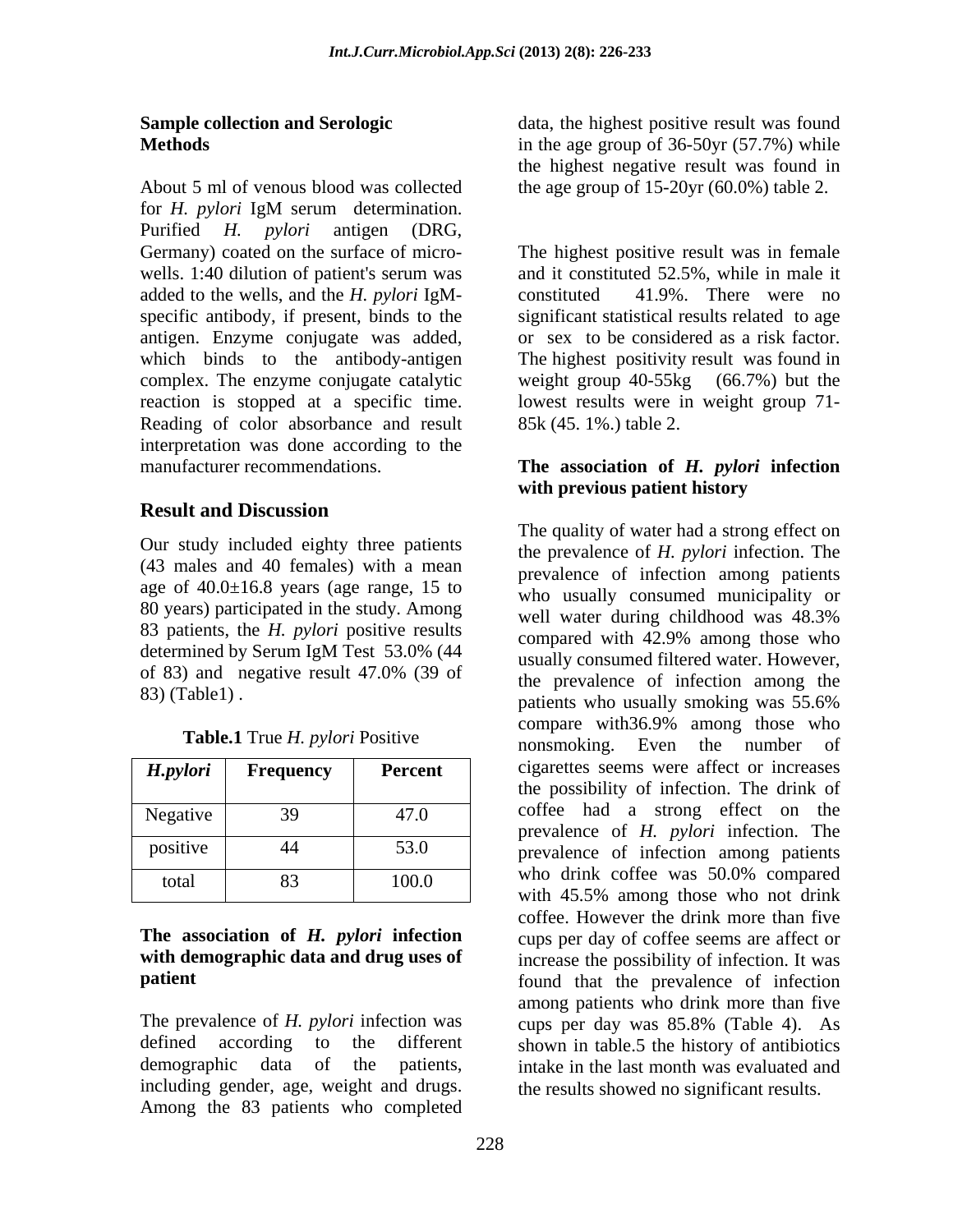|        |                 |                | H.pylori infection |                      |                 |
|--------|-----------------|----------------|--------------------|----------------------|-----------------|
|        | <b>Variable</b> |                | <b>Negative</b>    |                      | <b>Positive</b> |
|        |                 | No.            | 0/2                | No.                  | $\frac{0}{0}$   |
| Age    | $15-20y$        |                | 60.0               |                      | 40.0            |
|        | $21-35y$        | $\sim$<br>16   | 59.2               | 11                   | 40.8            |
|        | $36-50y$        | 11             | 42.3               | 15                   | 57.7            |
|        | >50y            | 11             | 55.0               |                      | 45.0            |
| Sex    | Male            | 25             | 58.1               | 18                   | 41.9            |
|        | Female          | 19             | 47.5               | $\sim$ 1<br>$\sim$ 1 | 52.5            |
| weight | $40-55$         |                | 33.3               |                      | 66.7            |
|        | 56-70           | 25             | 54.4               |                      | 45.6            |
|        | 71-85           | $\overline{ }$ | 54.9               | 14                   | 45.1            |

## **Table.2** Risk factors for *H. pylori* Infection

## **Table.3** Life style variables

|                   |                            |                   | H. pylori infection |          |                 |
|-------------------|----------------------------|-------------------|---------------------|----------|-----------------|
|                   | <b>Variable</b>            | <b>Negative</b>   |                     |          | Positive        |
|                   |                            | No.               |                     | No.      |                 |
| Smoking           | N <sub>O</sub>             | $\bigcap$<br>- 44 | 63.1                | 14       | 36.9            |
|                   | Yes                        | 20                | 44.4                | 25       | 55.6            |
| No. of            | $1 - -20$                  | 13                | 37.1                | 22       | 62.9            |
| cigarettes/day    | >20                        |                   | $\overline{u}$      |          | $\overline{30}$ |
| Drink of coffee   | No.                        | 12                | $\epsilon$          | 13       | 50              |
|                   | Yes                        | 31                | 54.3                | 26       | 45.7            |
| How many cups per | $1 - 5$                    | 29                | 67.4                | 14       | 32.6            |
| dav               |                            |                   | 14.2                | 12       | 85.8            |
| Type of drinking  | Municipality or well water | 32                | 51.7                | 30       | 48.3            |
| water during      | Filtered water             | 12                | 57.1                | $\Omega$ | 42.9            |
| adulthood         |                            |                   |                     |          |                 |
| Type of drinking  | Municipality or well water | 14                | 56.<br>U            | 11       | 44              |
| water during      |                            |                   |                     |          |                 |
| adulthood         |                            |                   |                     |          |                 |
| During adulthood  | Filtered water             | 30                | 51.8                | 28       | 48.2            |

## **Table.4** Antibiotics and drugs intake relation to *H. pylori* infection

|       | Total          |                              | Positive   Negative    |                        |  | Drugs                          |
|-------|----------------|------------------------------|------------------------|------------------------|--|--------------------------------|
| No    |                | 110                          |                        | No                     |  |                                |
| 100.0 | $\bigcap$      | $\frac{53.9}{ }$             | $14 \mid 46.1$         |                        |  | $\boxed{12}$ No antibiotics in |
| 100.0 | 57             | 43.9                         | $25 \mid 56.1 \mid 32$ |                        |  | $\vert$ the last month $\vert$ |
| 100.0 | $\overline{5}$ | $\sqrt{47}$ $\alpha$<br>41.0 |                        | $39 \mid 53.0 \mid 44$ |  |                                |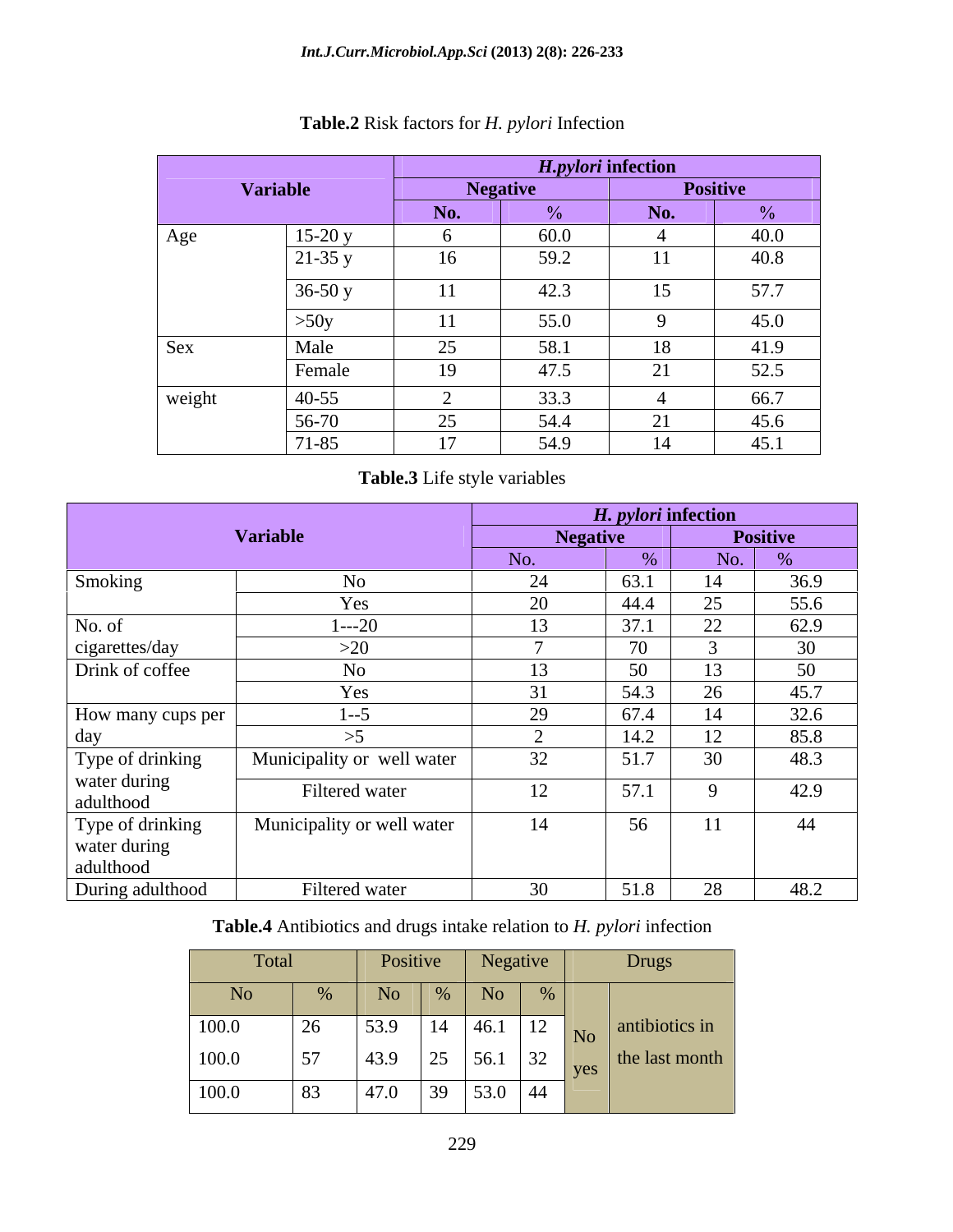*H.pylori* is a spiral-shaped microaerophilic patients in other countries in the Middle Gram-negative bacterium that colonizes the gastric mucosa of human beings. The microorganism is the major agent of of patients included in our study was gastritis and plays an important role in the limited, different tests used in other pathogenesis of peptic ulcer and gastric cancer (McGuigan, 1996). *H. pylori* are source of drinking water, eating habits believed to infect the host by the fecal-oral among the people. A study in Yemen route and home to the gastric mucosa. Although it is acid sensitive, *H. pylori* can *pylori* infection among 275 dyspeptic survive in the stomach for short periods by patients was 82.2%. In their study they neutralizing the gastric acid. The current depended on URUT for detect the therapy for *H. pylori* infection is infection (Gunaid *et al.,* 2003). Another efficacious but the treatment regimen is study in Saudi Arabia (2005) showed that complex and demanding on the patient and the prevalence among 120 volunteer it does not provide resistance to future students was low (35%) in comparison to infections (Soll, 1996). Current data other study conducted on a larger number suggest that the overall prevalence of *H.*  of the Saudi population which showed *pylori* infection is higher both in developing countries and in lower socioeconomic groups in the developed In the current study, found that the highest world. Probably these populations are frequency was in the age group of 36-50yr exposed to conditions that favor the (57.7%), which considered as a risk factor acquisition of the microorganism such as precarious hygiene, crowded house hold results was observed in the age group of conditions and deficient sanitation (de 15-20yr (40.0%) with significant Oliveira *et al.,* 1999).The major risk factor for acquiring *H. pylori* infection is poor manystudies like Sari and Taiwan, which socioeconomic conditions during found that the frequency of *H. pylori* childhood. The rate of *H. pylori* infection infection increased with age, while in the in developed countries ranges from 10% in othera study in Kerman, which found that children to 60% in 60 year olds (Imrie *et*  the frequency of infection did not differ *al.,* 2001).Various methods are available among various age groups (Lin, 1999; for detecting H. pylori, but all have limitations. *H. pylori* infection can be diagnosed by invasive tests requiring (IGM). The highest positive result was found in

In the present study the population age study the rate of *H. pylori* infection prevalence of *H. pylori* infection among East. These differences in the prevalence is might be due to the fact that the number countries, different possible risk factor, (1998) showed that the prevalence of *H.*  prevalence of80% (Almadi *et al.,* 2007).

for *H. pylori* infection while the negative 15-20yr (40.0%) with significant difference. Our study confirmed with Babamahmoodi *et al.,* 2003; Zahedi *et al.,*  2000).

ranged between 15-80 years, with mean 71-85kg. With regard to marital status, age of 40.0±16.8 years (48.1%) are there were no significant differences in females and (51.9%) are males. In our table 2. Epidemiologic studies indicate according the positive results was 48.3%. between cigarettes smoking, which is Our results do not agree with the accepted as risk factor for *H.pylori* weight group 40-55kg it was 66.7% but the lowest results were in weight group inconsistent result about the relation infection. Recent studies which have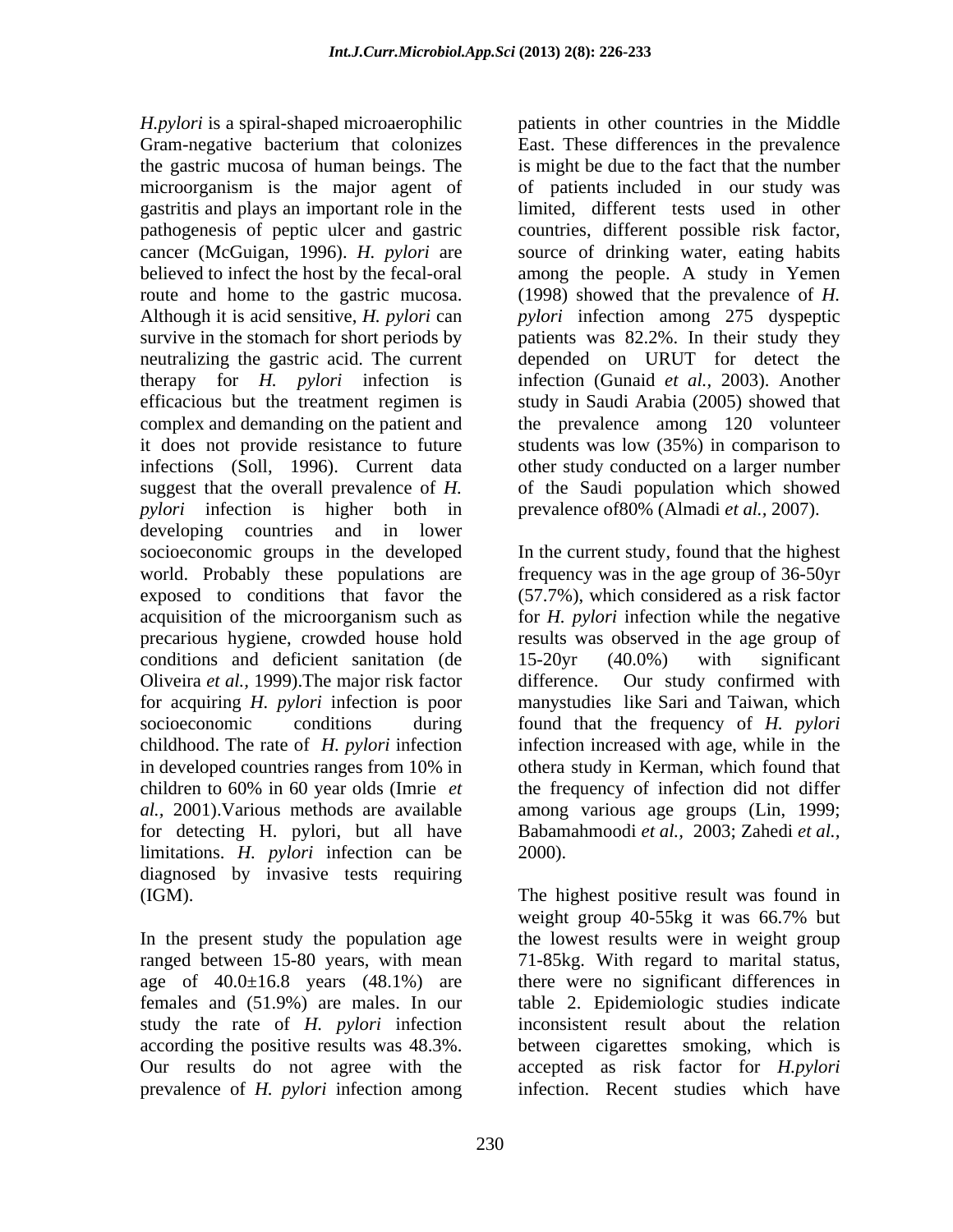analyzed the relation between cigarettes smoking and *H.pylori* risk produced controversial result while some studies suggested that *H.pylori* risk significantly In the present study, found that coffee rose with cigarette smoking, another study has suggested that it decreased the risk for *H. pylori* infection. The frequency of (Ozden *et al.,* 2004; Kanbay *et al.,* 2005). *H. pylori* infection in the coffee consumer In the present study, found that Smoking is considered as a risk factor for many was significantly different in our study; diseases and is implicated by several this is compatible with results obtained in studies in the literature as a risk factor for *H. pylori* infection. The frequency of *H. pylori* infection in the smoker (55.6%) and non-smoker (36.9%) was significantly different in our study; this is compatible with results obtained in studies performed in Glasgow, U.K., which found that smokers (73%) have higher prevalence's than never-smokers (59%) (24).However, other reports from the literature showed no association of smoking with *H. pylori* epidemiologists in which the risk of sero<br>infection (Woodward *et al.* 2000; Akin *et* conversion (change from negative to infection (Woodward *et al.,* 2000; Akin *et al.,* 2004; Constanza *et al.,* 2004). There are reasons why smoking might have little effect on, or even increase, the hostility of the gastric environment to *H. pylori.* The acid gastric pH prevents most organisms others. The mechanisms underlying this<br>from thriving or even surviving in the association require further research from thriving or even surviving in the stomach. *H.pylori*, however, has an electropositive internal milieu; twice the number of basic amino acids, arginine and<br>hat *H.pylori* prevalence has been lysine, as *Haemophilus influenza* and Escherichia coli; and powerful urease decreasing over the years. It was mought estimated by that better health, hygiene and activity, with the ability to produce both ammonia and factors that inhibit parietal cell acid production (Everhart *et al.,* 2000). All these attributes make survival of *H. pylori* in the stomach less influenced by the reduction in pH which may accompany with smoking consumption<br>sample collection, 56.1% of them were

Recent studies which have analyzed the relation between coffee consumption and *H.pylori* infection suggested that *H.pylori* infection significantly rose with coffee consumption (Endoh and Leung, 1994; Brenner et *al.,* 1997).

consumption is considered as a risk factor (50.0%) and non-coffee consumer (45.7%) the above studies.

A survey in Germany in 1997 on 447 patients with an overall prevalence of 21%., coffee consumption showed a positive dose-response relation with active infection. The positive relation between coffee consumption and *H.pylori infection* identified in that study is consistent with results from a cohort study among epidemiologists in which the risk of sero conversion (change from negative to positive results for antibodies to *H. pylori* in serum) was 4.6 times higher among those who drank more than 2 cups of caffeinated drinks a day than among the others. The mechanisms underlying this association require further research (Brenner et *al.,* 1999).

(Tomb *et al.*, 1997).<br> $\frac{1}{2}$   $\frac{1}{2}$   $\frac{1}{2}$   $\frac{1}{2}$   $\frac{1}{2}$   $\frac{1}{2}$   $\frac{1}{2}$   $\frac{1}{2}$   $\frac{1}{2}$   $\frac{1}{2}$   $\frac{1}{2}$   $\frac{1}{2}$   $\frac{1}{2}$   $\frac{1}{2}$   $\frac{1}{2}$   $\frac{1}{2}$   $\frac{1}{2}$   $\frac{1}{2}$   $\frac{1}{2}$   $\frac{1}{2}$ In recent studies, it has been suggested that *H.pylori* prevalence has been decreasing over the years. It was thought that better health, hygiene and socioeconomic condition and use of antibiotics could be the reason for decrease (Reshetnikov *et al.,* 2003; Almad *et al.,* 2007). In present study noted that among the study patients, 57 took antibiotics one day to one month prior sample collection, 56.1% of them were shown to be negative while among the 26 who did not consume antibiotics, only 46.1 % of them were negative for H. pylori. This reduction could be explained by the fact that the antibiotic consumption may reduce the number and activity of the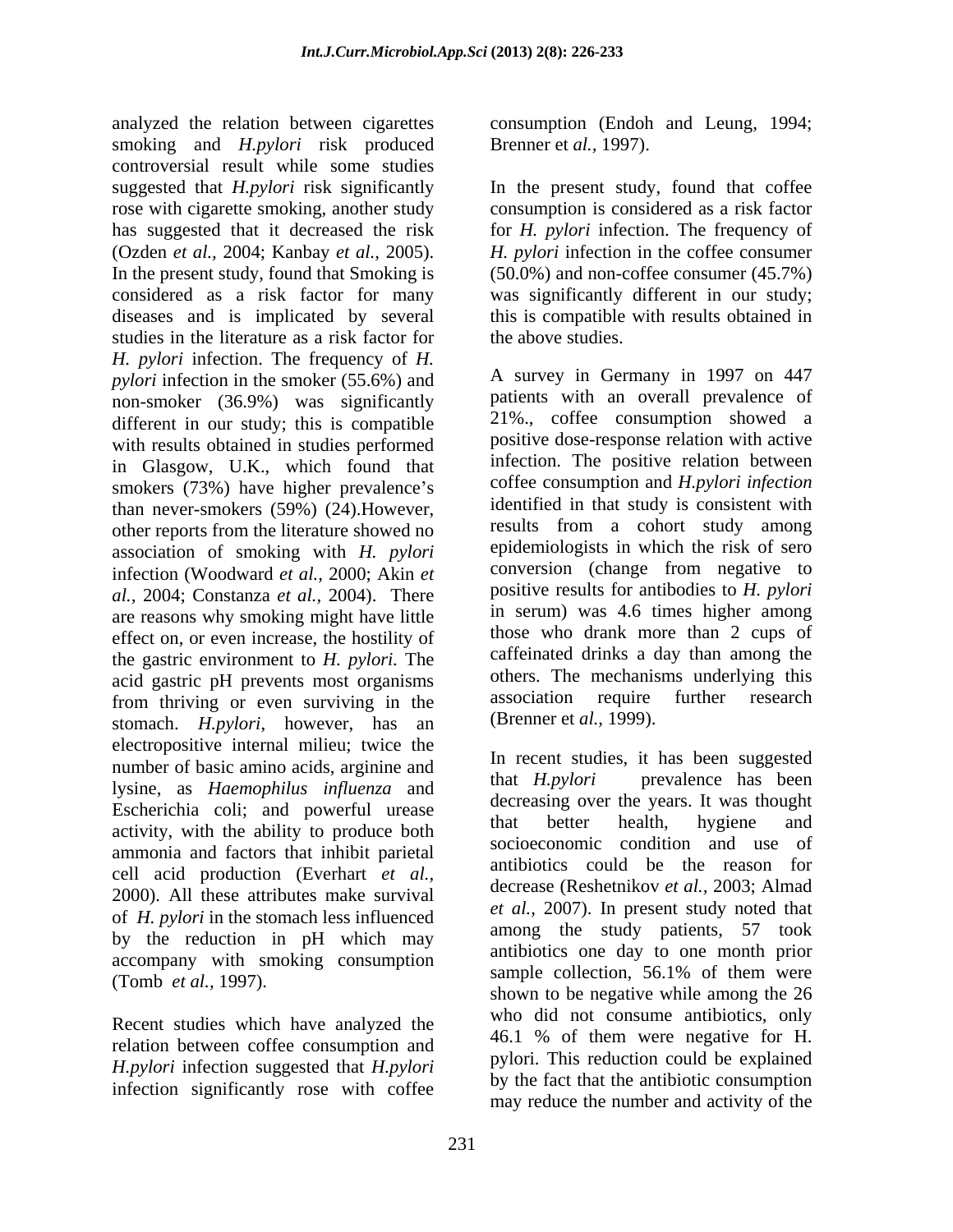organism, therefore interfering with the Babamahmoodi, F., A. Ajemi, M. Kalhor, R.<br>
result outcome producing false negative ShfieiGh and Khalilian. A.R.2003. result outcome producing false negative results (table5). Seroepidemiologic study of infection with

The frequency and risk factors for  $\frac{02.5}{39-47}$ . contamination of *Helicobacter pylari* infection was investigated among patients at Taiz city of yemen. Eighty three patients randomly selected from different 973-78. hospitals in Taiz, namely Al-Thawrah, Al- Jumhori, Al-Kanadi, Al-Ta'awon, and Al- Rafaei. The age of the patients was ranging between the ages of 15-80. The infection is interveloped to the data were obtained by questionnaire Epidemiol. 149:571–6. data were obtained by questionnaire. Epidemiol. 149:571–6.<br>*H.pylari* positive was checked by assessed Brenner, H., D. Rothenbacher, G. Bode and IgM antibody in blood using ELISA Auer, G. 1997. Relation of the action technique. Results of this study showed<br>Helicobacterrylori infection: Cross that prevalence of the infection increased with age greater than 35 years. Smoking, drinking water resources, coffee drinking status were asked by a self-administered *pylori* infection; results from the German questionnaire. Results of this study showed that there was a significant Epidemiol 10:214–8. correlation between smoking, drinking coffee also the type of drinking water consumed during childhood and *H. pylori* infection. *H. pylori* infection showed no significant correlation with sex, weight and consumption antibiotics.

- Akin, L., S. Tezcan, S, et al., 2004. Seroprevalence and some correlates of
- Almad, M.A., A.M. Aliebreen, F.A. Tounesi, et al., 2007. *Helicobacter pylori*
- Almadi, M., A. Aljebreen, F. Tounesi and Abdo, A. 2007. *Helicobacter pylori*
- Babamahmoodi, F., A. Ajemi, M. Kalhor, R. ShfieiGh and Khalilian, A.R.2003. *Helicobacter pylori* in Sari, Iran in 2001- 02. J. Mazandaran Uni. Medi. Sci. 14: 39-47.
- Bardhan, P.K., 1997. Epidemiological features of *Helicobacter pylori* infection in developing countries. Clin. Infect. Dis. 25: 973–78.
- Brenner, H., D. Rothenbacher, G. Bod and Adler, G.1999. Inverse gradedrelationship between alcohol consumption and active infectionwith *Helicobacter pylori*. Am. J. Epidemiol. 149:571–6.
- Brenner, H., D. Rothenbacher, G. Bode and Adler, G. 1997. Relation ofsmoking and alcohol and coffee consumption to active Helicobacterpylori infection: Cross sectional study. Br. Med. J.315:1489-92.
- Brenner, H., G. Berg, N. Lappus, et al., 1999. Alcohol consumption and*Helicobacter pylori* infection; results from the German National Health and Nutrition Survey. Epidemiol. 10:214–8.
- Constanza, C., L. Eduardo, et al., 2004. Determinants of *Helicobacter pylori* seroprevalence inMexican adolescents. Helicobacter.9 (2): 106-114.
- Czinn, S.J., 2005. *Helicobacter pylori* infection: Detection, investigation, and management. J. Pediatr. 146(3 Suppl):  $S21-6.$
- **References** Barbosa and Silva, S. 1999-prevalence of De Oliveira, A., G. Rocha, D. Queiroz, M. H.pylori infection in a population from the rural area of aracua, MG,Brazil. Revista de Microbiol. 30(1):59-61.
	- *Helicobacter pylori* at adult ages in Endoh, K., and Leung, F. 1994. Effects of Gulveren Health District, Ankara, Turkey. smoking and nicotine on the gastric Epidemiol. Infect. 132: 847-856. The mucosa: A review of clinical and mucosa: A review of clinical and experimental evidence. 107(3):864-878.
	- prevalence among medical students in Eurogast Study Group. 1993. Epidemiology high endemic area. Saudi. Med.J. 28: of, and risk factors for, *Helicobacter*  $896-898$ . and  $896-898$ . *pylori* infection among 3194 asymptomatic subjectsin 17 populations. Gut. 34:1672–6.
	- prevalence among medical students in a Everhart, J., D. Moran, et al., 2000. high endemic area. Saud.Med. J. 28(6) Seroprevalence and ethnic differences in :896-898. H. pylori infection among adults in the